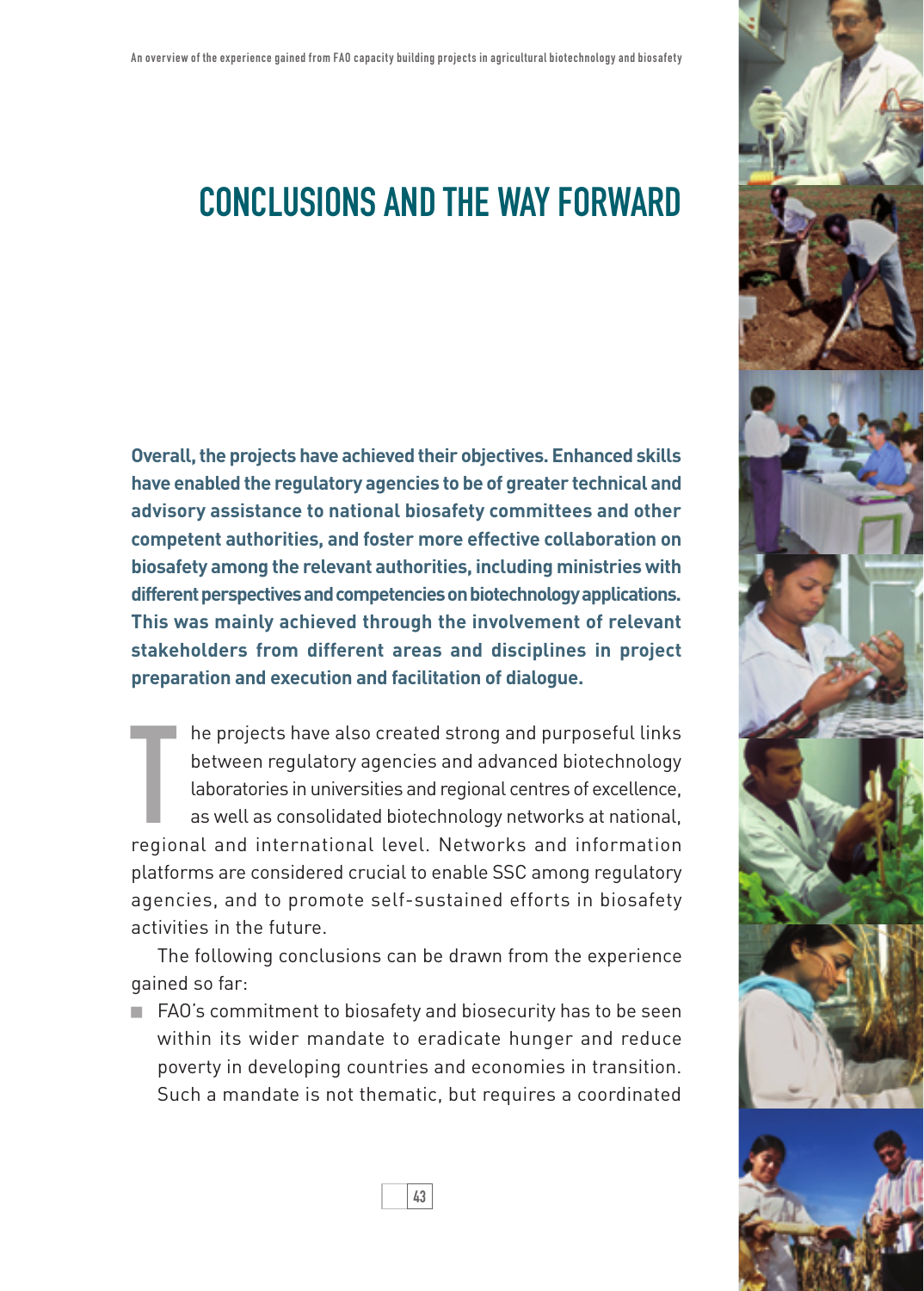approach among and within different sectors of activity, as well as intergovernmental and interagency collaboration. With recent statistics showing an increase in the number of a worldwide hungry population, currently estimated at 1 020 million, FAO is actively committed to promoting the sustainable intensification of agriculture to revert such a trend, helping to raise levels of nutrition by regular access to sufficient high-quality food, modernizing and increasing agricultural productivity through simple, sustainable tools and techniques, improving lives of rural populations and contributing to the growth of the world economy.

Biosecurity covers three main sectors: food safety; plant life and health; animal life and health. The biosafety within biosecurity approach, encompassing all policy and regulatory frameworks to manage biological risks associated with food and agriculture (including relevant environmental risks), is necessary to protect: 1) agricultural production systems, agricultural producers and their associated interests; 2) human health and consumer confidence in agricultural products; and 3) the environment.

With a view to conserving crop genetic diversity for long-term food security and ensuring access to quality products which are safe, useful and relevant, FAO has increasingly integrated environmental considerations into agricultural issues.

 Among others, FAO has fully integrated the ecosystem approach to management of land, water and living resources at local, national and regional levels into its action and planning. "There are already sectors and governments that have developed guidelines that are partially consistent, complementary or even equivalent to the ecosystem approach – an example of which is the 'Code for Responsible Fisheries.'16

**<sup>16</sup>** Beginners' Guide to using the Ecosystem Approach, http://www.cbd.int/ecosystem/sourcebook/beginner-guide.shtml

 $\qquad \qquad \Box$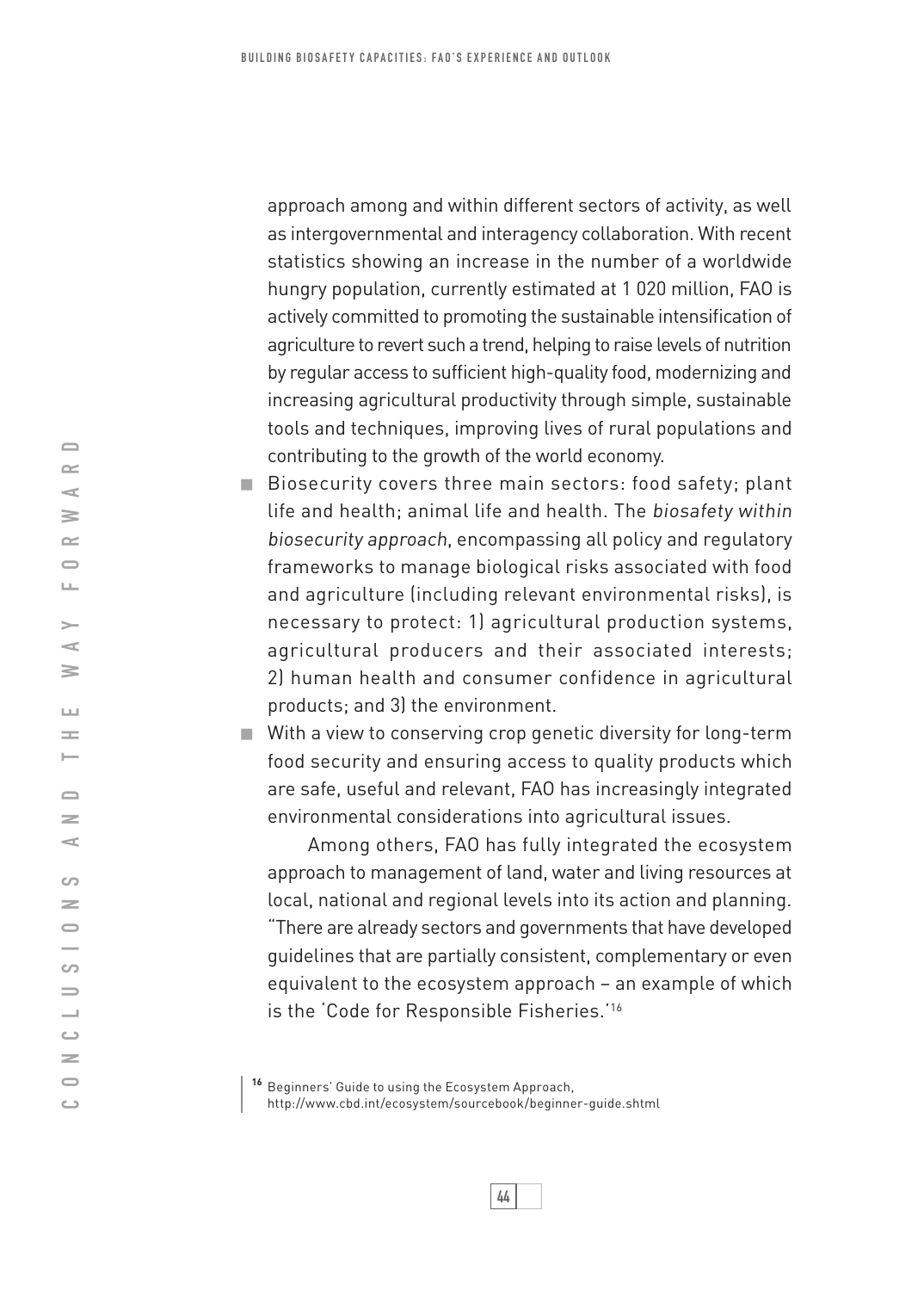- FAO's efforts have been concentrated on specific technical issues of relevance to biosafety as it relates to food and agriculture. In this respect, the Organization uses its comparative advantages to complement other agencies' work in:
	- providing specialized scientific and technical training and assistance in many areas associated with biosafety, including those associated with new biotechnologies, nanotechnologies and new applications in organisms, such as aquatic organisms, insects and other animals; and
	- providing appropriate information material, facilitating efforts to develop best management practices for production of GM and non-GM seed, especially for use by the national seed production agencies.
- With an eye towards the future, FAO will not only make use of its technical in-house expertise to meet capacity building needs; in order to mobilize action and respond to country needs, the Organization intends to enhance its role of exchange node to activate and coordinate existing networks of technical expertise.
- FAO only provides capacity building support upon request from Member Governments. These needs depend on country specific conditions and countries are encouraged to identify their own needs, priorities and development objectives. In this respect, biosafety mainstreaming into national development plans and involvement of relevant stakeholders at national level are crucial to the success of any assistance intervention. Currently, at a stage when many countries are moving from drafting to implementing their biosafety frameworks, FAO responds to an increasing number of requests for intensifying efforts and focusing on aspects related to risk analysis (risk assessment, management and communication), GMO detection and post-release monitoring, as well as communication and socio-economic considerations. Specific training tools have been fine-tuned and are in use. Attention will continue to be addressed to creation of on-the-ground capacity.

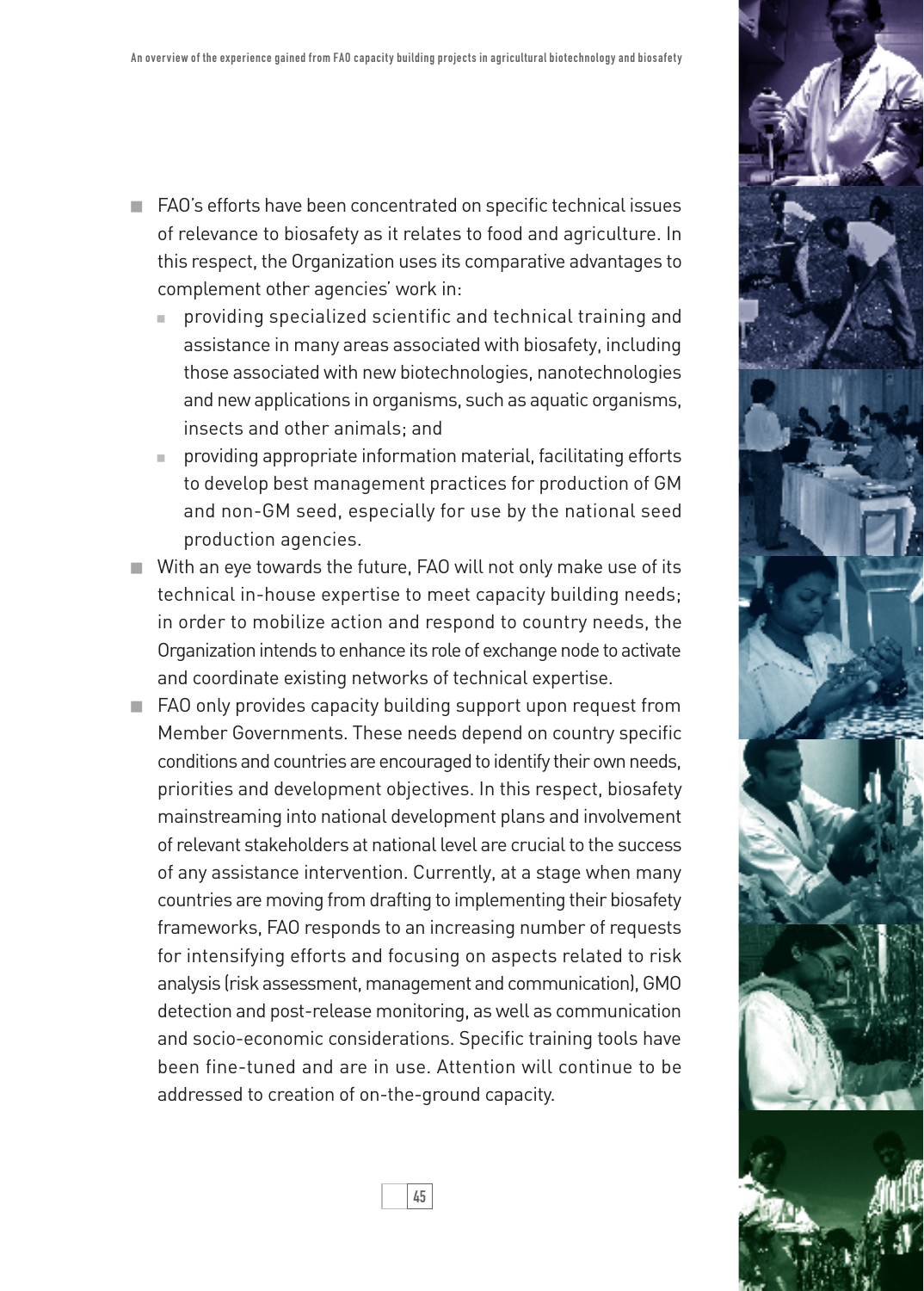- National biosafety capacity building needs are increasingly linked to the regional dimension because of shared environmental, human health, animal health and socioeconomic issues, as well as political realities. Issues related to safety of modern biotechnology products often go beyong the control of single countries, so that a strong regional, as well as international, collaboration among countries is assuming increasing importance. In this respect, FAO intends to play a leading role in clarifying, elaborating and communicating the scientific basis for regional approaches (both among and within countries) towards biosafety risk analysis. For example, there could be several aspects of the characterization of the transgenic genotypes that might be possibly standardized through regional approaches. Within the environmental context any possible standardization would need to be specific to the type of risk and take into account the environment and the agro-ecosystems present in a region. Such efforts should be treated initially on a purely scientific level, and the geopolitical realities should be considered in time.
- Despite being an active partner of the Biosafety Capacity Building Coordination Mechanism, information on FAO's biosafety/biosecurity activities was fragmented and insufficiently disseminated. The Organization intends to pay more attention to outreach activities and information at different operational levels. This is also necessary to highlight achievements and progress of actions, as well as enhance opportunities for synergies and collaboration among different initiatives.
- FAO is progressively strengthening its collaboration with the GEF based on its comparative advantages. FAO's competitive advantages have been recognized in biodiversity, climate change (bioenergy and adaptation), international waters, land degradation and persistent organic pollutants, and in the cross-cutting themes of sustainable forest management and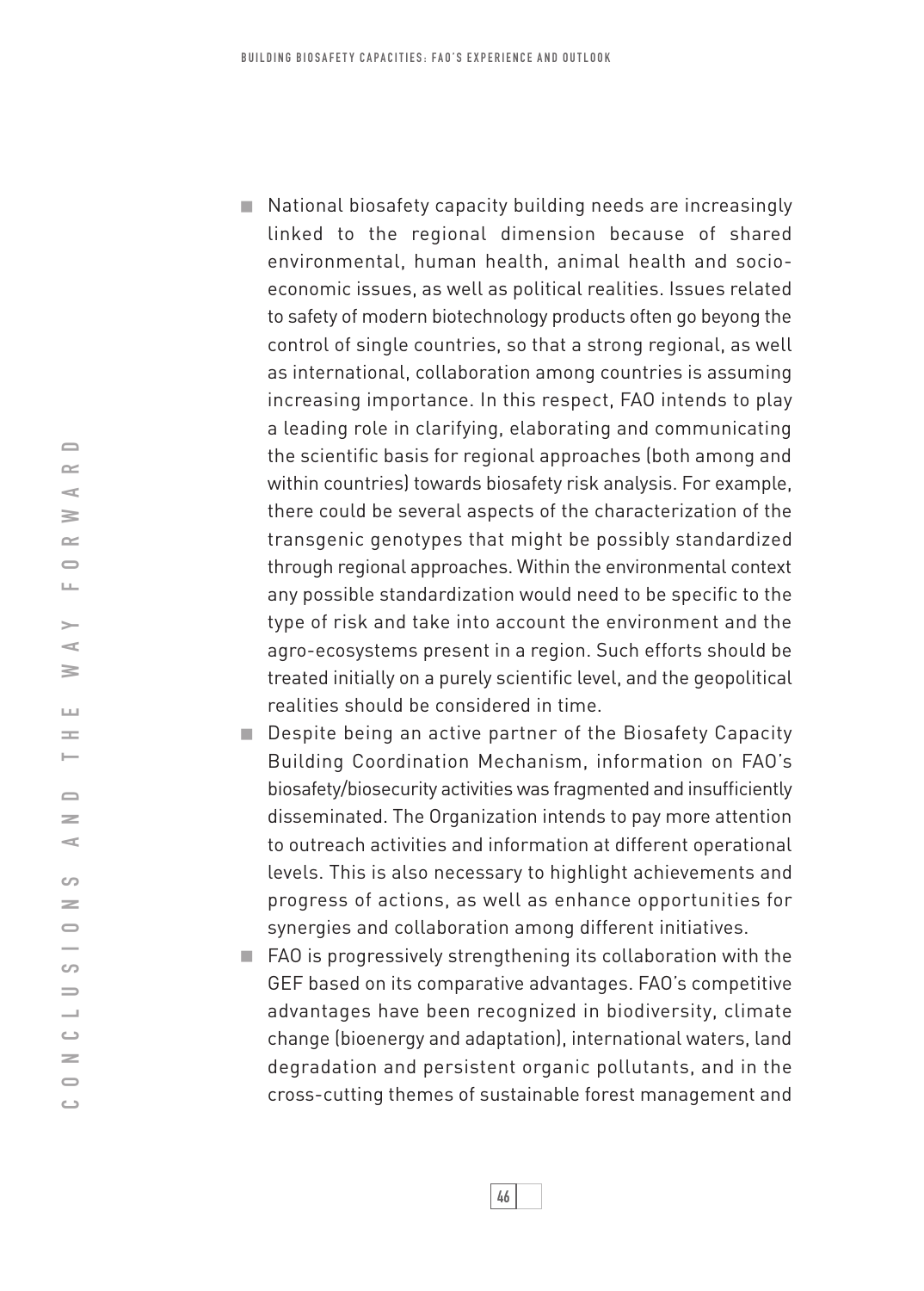integrated chemicals management (GEF Council Meeting, December 200617). The close causal linkages among hunger, poverty and environmental degradation underscore the need for multidimensional approaches towards their reduction and have been important considerations in the development of FAO's strategic and programmatic priorities.

- FAO has mainly relied on its own financial resources to fund biosafety capacity building activities. Other funding sources will be approached, including GEF, and partnering with other agencies further enhanced.
- $\blacksquare$  To date, FAO is engaging in long-term alliances for the benefit of agriculture and the environment with UNEP, the World Bank (WB), the United Nations Development Programme (UNDP), Convention on Biological Diversity (CBD), Asian Development Bank (ADB), as well as with other stakeholders, including NGOs.
- The Expert Consultation held in 2006 also recommended that FAO collaborates with the Organisation for Economic Co-operation and Development (OECD), the International Network of Food Data Systems (INFOODS) and other relevant entities in the development of an international database on the compositional characteristics of food crops for use in a comparative evaluation/risk assessment of GM food crops. Arrangements are being made along these lines.
- The FAO policy to contract preferably experts from FAO's partnership programmes (i.e. TCDC/TCCT18) as trainers has proved to be very effective in promoting SSC, expanding biosafety networks among developing countries and countries in transition, and better serving the biosafety technical assistance needs in complex and fragile social, economic and

**<sup>17</sup>** (GEF/C.31/5 rev.1, 2007, Annex L, http://thegef.org/uploadedFiles/Projects/Templates\_ and\_Guidelines/GEF-C-31-5%20rev%201-June%2018-2007.pdf)

**<sup>18</sup>** Please refer to footnote 8 on page 17

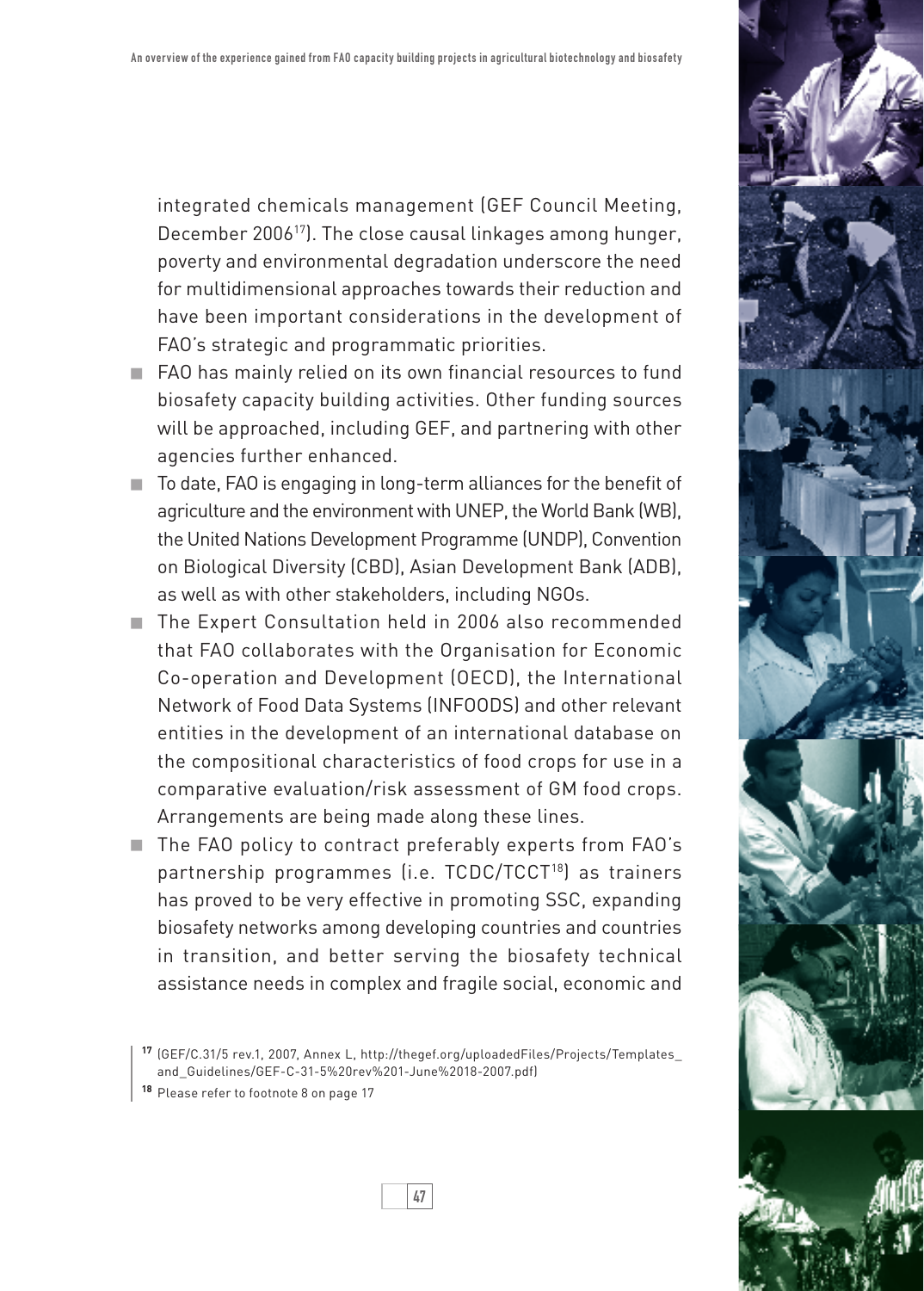environmental contexts. The biosafety activities will continue to follow this approach.

- $\blacksquare$  FAO is committed to ensure gender balance in any capacity building initiative, including biosafety. This ensures coherence with and commitment to the development cooperation objectives set out in the mandate of the Organization, and the UN in general.
- The Joint FAO/World Health Organization Codex Alimentarius Commission adopted in 2003 texts of direct relevance to biosafety, namely:
	- **Principles for the Risk Analysis of Foods Derived from** Modern Biotechnology (CAC/GL 44-2003).
	- Guideline for the Conduct of Food Safety Assessment<sup>19</sup> of Foods Derived from Recombinant DNA Plants (CAC/GL 45-2003).
	- Guideline for the Conduct of Food Safety Assessment of Foods Produced using Recombinant-DNA Microorganisms (CAC/GL 46-2003).

Since September 2005, further work has resumed on the elaboration of a guideline for the conduct of food safety assessment of foods derived from recombinant-DNA animals; and on an annex to the Codex Guideline for the Conduct of Food Safety Assessment of Foods Derived from Recombinant‑DNA Plants (Codex Alimentarius Commission/Guidelines [CAC/GL 45-2003]) regarding food safety assessment of foods derived from recombinant-DNA plants modified for nutritional or health benefits.

The Codex texts provide guidance for conducting sciencebased safety assessment of foods derived from biotechnology, which should be consistent with the risk assessment requirements

**<sup>19</sup>** In the case of the safety of foods and animal feeds derived from biotechnology, most assessments are "safety assessments" rather than risk assessments. This recognizes that the conventional food or feedstuff may have potential risks associated with its consumption, for example phyto-estrogens in plants or residual heavy metal contamination in liver. The outcome of the assessment is to determine whether the food derived from biotechnology is "as safe as" the conventional counterpart. This approach may not be appropriate to foods that have been modified with the intent of making significant changes to the foods' composition.